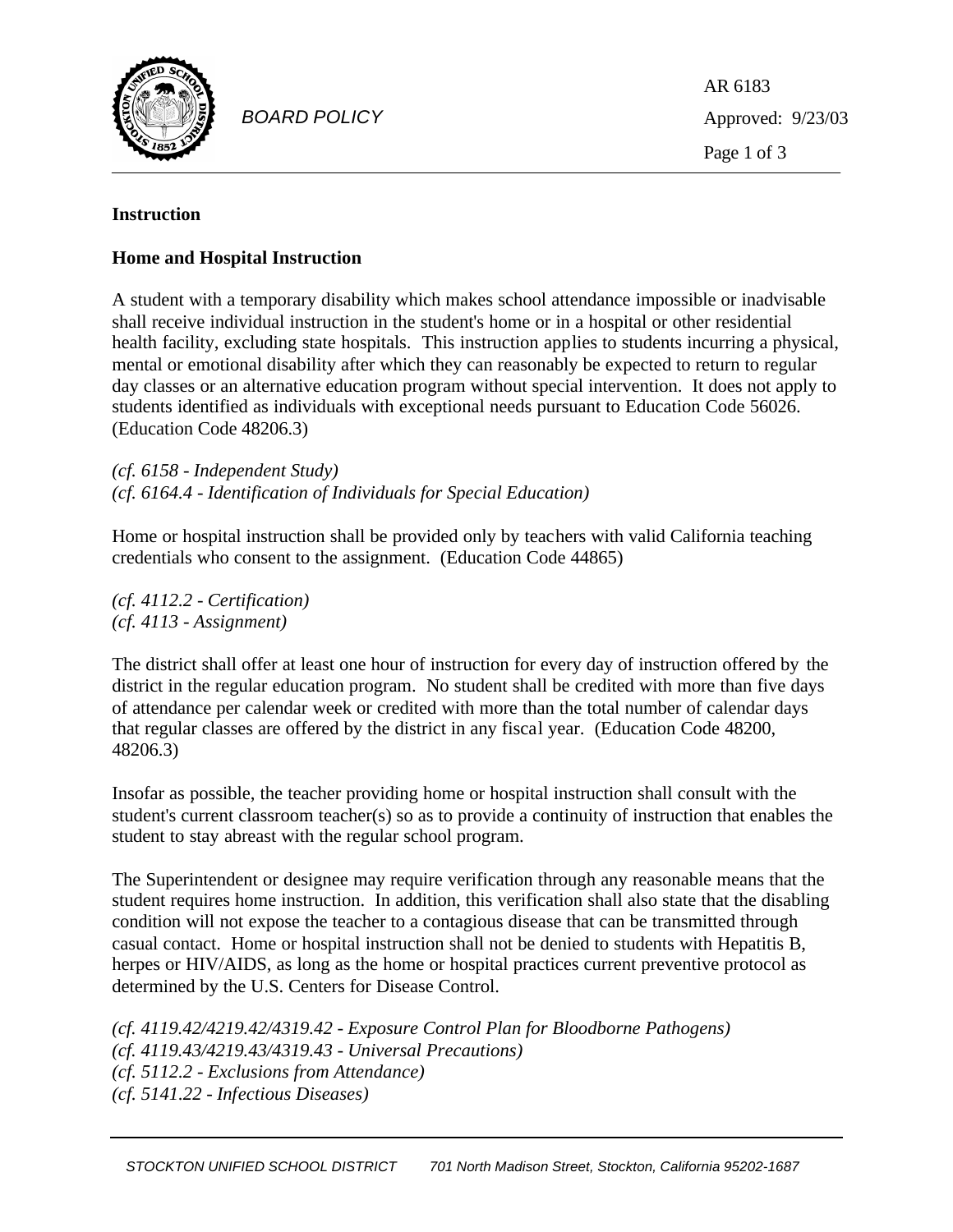

*BOARD POLICY*

AR 6183 Approved: 9/23/03 Page 2 of 3

#### **Instruction**

## **Home and Hospital Instruction**

Nondistrict Students

A student of another district who is temporarily disabled and confined to a hospital or health facility within this district shall be eligible to receive individual instruction in this district. (Education Code 48207)

In such circumstances, it is the responsibility of the parent/guardian to notify the district of the student's presence in a qualifying hospital. (Education Code 48208)

Upon receiving such notification, the Superintendent or designee shall: (Education Code 48208)

1. Within five working days of the notification, determine whether the student is able to receive individualized instruction and, if so, when it shall begin. Instruction shall begin no later than five working days after the Superintendent or designee has determined that the student is able to receive individualized instruction.

2. Within five working days of the beginning of the individualized instruction, the Superintendent or designee shall provide written notification to the district in which the student was previously enrolled stating that the student shall not be counted by that district for purposes of computing average daily attendance, effective the date on which individualized instruction began.

Alternatively, the Superintendent or designee may enter into an agreement with the district in which the student was previously enrolled to have that district provide the individualized instruction. (Education Code 48208)

### Parental Notifications

At the beginning of the school year, the Superintendent or designee shall notify parents/guardians that: (Education Code 48208, 48980)

1. Individual instruction is available for temporarily disabled students as prescribed by Education Code 48206.3.

2. If a student becomes temporarily disabled, it is the parent/ guardian's responsibility to notify the receiving district of the student's presence in a qualifying hospital.